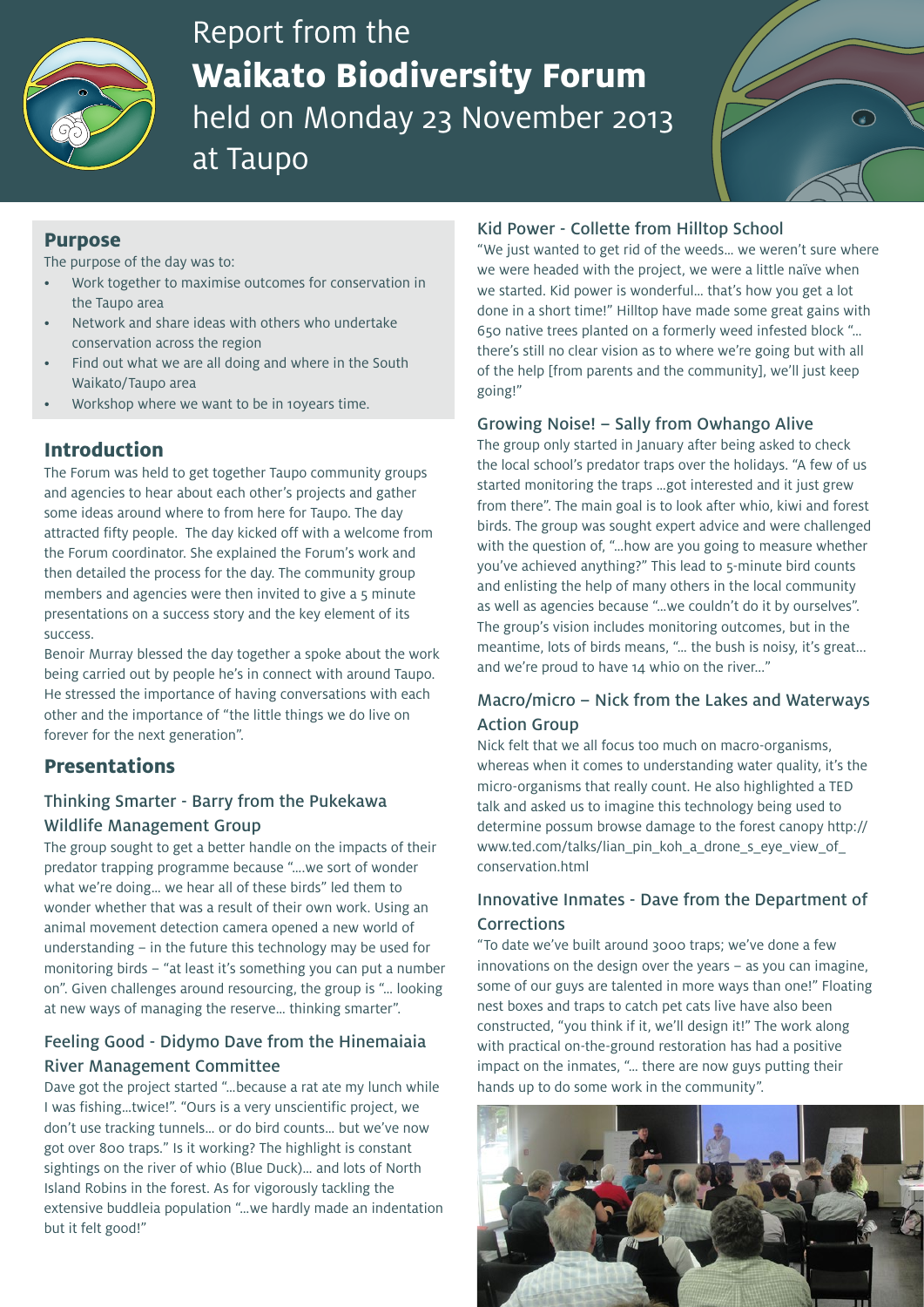## Eagle Hunting – Didymo Dave from Te Awa Waitenui Project

"Look for eagles not chickens". Eagles are kids who are willing to challenge themselves, learn new things – in short, "you don't have to motivate eagles". Dave's eagle-hunting is a grassroots approach to helping hapu (tribal/sub-tribal groups) and overcoming inter-generational distrust of "anyone in uniform". Keeping kids motivated and engaged means honesty "speaking the truth" and provide rewards when the goals set by the kids are achieved – trapping 25 vermin = a trip to the movies and McD's. When outsiders start feeding negativity in, Dave's advice is to "go deaf" and when the kids get naughty, "be prepared to stand strong and set rules".

#### Staying Power - Kiri Te Wano from Project Tongariro

Project Tongariro has been going for 30 years. Kiri, the project's coordinator shared some of the ingredients underpinning the group's success – not surprisingly there's a strong focus on volunteers as they're the bedrock of most community groups. A starting point is not to overcommit volunteers and provide training opportunities along with varied experiences to suit volunteers' skills, interests and age groups. Project Tongariro has purchase benefits with partners such as Taupo Native Plants for volunteers and regular volunteers are well rewarded – being a marshal for the annual Tussock Traverse Run looks like a lot more fun than actually competing! Volunteers' input is acknowledged by, "telling their stories and getting their photos out there". There's also a strong focus on regular communication through a variety of media including bi-monthly newsletters, Facebook and webpage updates. Project coordinators need to ensure volunteers are well equipped to do the job as well as provide, "strong leadership" so that volunteers know what's expected. And finally, have a paid coordinator! Text supplied by Monica Peters the blog for her research www.monicalogues.com

## Advocacy and working bees-Laura Dawson from Forest and Bird

Forest and Bird (Taupo) aim to make "something happen" every month e.g. talk on identifying bird calls to water quality with Mike Joy, Walks at locations such as Hinemaia and working bees to undertake weeding and planting. The group have a commitment to pest control in the Taupo area and are involved in an animal pest control project at the Waipahihi Gardens using Good Nature traps. The group also act as advocates for local and national policies such as RMA changes and Taupo District Council tree and vegetation policy.

## Kevin Loe Contractor Waikato Regional Council

Kevin spoke about the need for a website that contained easy to access practical tips on weed management and animal pest management. People could offer tips for the site that they have picked up over the years. The site could also have links to other organisation such as Weedbusters and Regional Councils who have good information on their websites.

## Anna McKnight – Partnership Ranger – DOC – King Country Taupo

In the recent DOC restructure, DOC has divided NZ up into 5 major regions (previously 11 conservancies), with Taupo coming under the 'King Country Taupo' District in the Central North Island region. DOC has split into two divisions – Services – which includes biodiversity, threats, huts and tracks and Partnerships – working with the community and businesses. A major success story for DOC was telling of the Wairakei Golf Sanctuary having privately funded a predator proof fence, which is allowing DOC to use the sanctuary as a crèche for the chicks to reach the safe weight of 1.1 kg where they can defend themselves against stoats. Another success of the sanctuary is a pair of NZ falcon nesting just outside the perimeter of the fence, which is already showing the overflow benefits of predator fences to wildlife where Greening Taupo is encouraging the continuation of wildlife corridors. These falcon are being further protected with traps by Bike Taupo, Project Tongariro and DOC.

# Nicki Hughes and Laurie Donald Waikato Regional Council (WRC) Catchment Management Officers Taupo and Whakamaru Catchments

WRC priorities for Taupo and Whakamaru Catchments are wetlands and geothermal areas. The new work that the Council is involved in includes restoration of Te Kawakawa wetlands with funding from WCEET and WRC, restoration of two wetlands northern one 23ha and southern approx 10ha and Waihukahuka stream. Approximately 900ha on Tongariro and Rangipo prison farm is being formally protected– including Waiotaka, Tongariro Rivers and many tributaries and wetlands, on the farmland and forestry areas. New work has begun at Moerangi Station-50ha of wetlands and waterways, Oraukura Station on a 11ha wetland with a mixture of native species, 10ha of ephemeral gullies at Whakaipo bay and a 1.5ha wetland at Otaipuh. Just over a 1005ha wetlands and riparian margins protected has been achieved in 4.5 years in the Taupo catchment.

WRC have also been working on Otumuheke Stream with TDC and Iwi over the last few years and for the first time this year with Greening Taupo, to restore the riparian margin of this geothermal stream. This project has been funded through a donation from Transpower, TDC and the WRC geothermal fund. Work is also being carried out near Poihipi road/SH32 Whakamaru with five land owners to protect wetlands and riparian margins on these properties to create more linkages. There have been 77ha wetlands and riparian margins protected in Whakamaru catchment. The Council is also working with NZFM to control willow and working with the Oraukura Trust and Farm manager to obtain funding to do the same. NZFM is controlling willow in Rotoaira Forest which will create a very large buffer for the forestry and farms. Willow trial basal spraying on large trees has occurred at Whareroa Station. It is working slowly and will probably take two years for trees to die. Kuratau school are looking at adopting a Soil Conservation area on Waituhi Kuratau Station. The school is looking at weed control, planting, making a small pond and an access track which can be used for biking/walking and getting to the weeds. Finally willow control is taking place at Waimarino with DOC and NZFM are also working on sections of the Waimarino.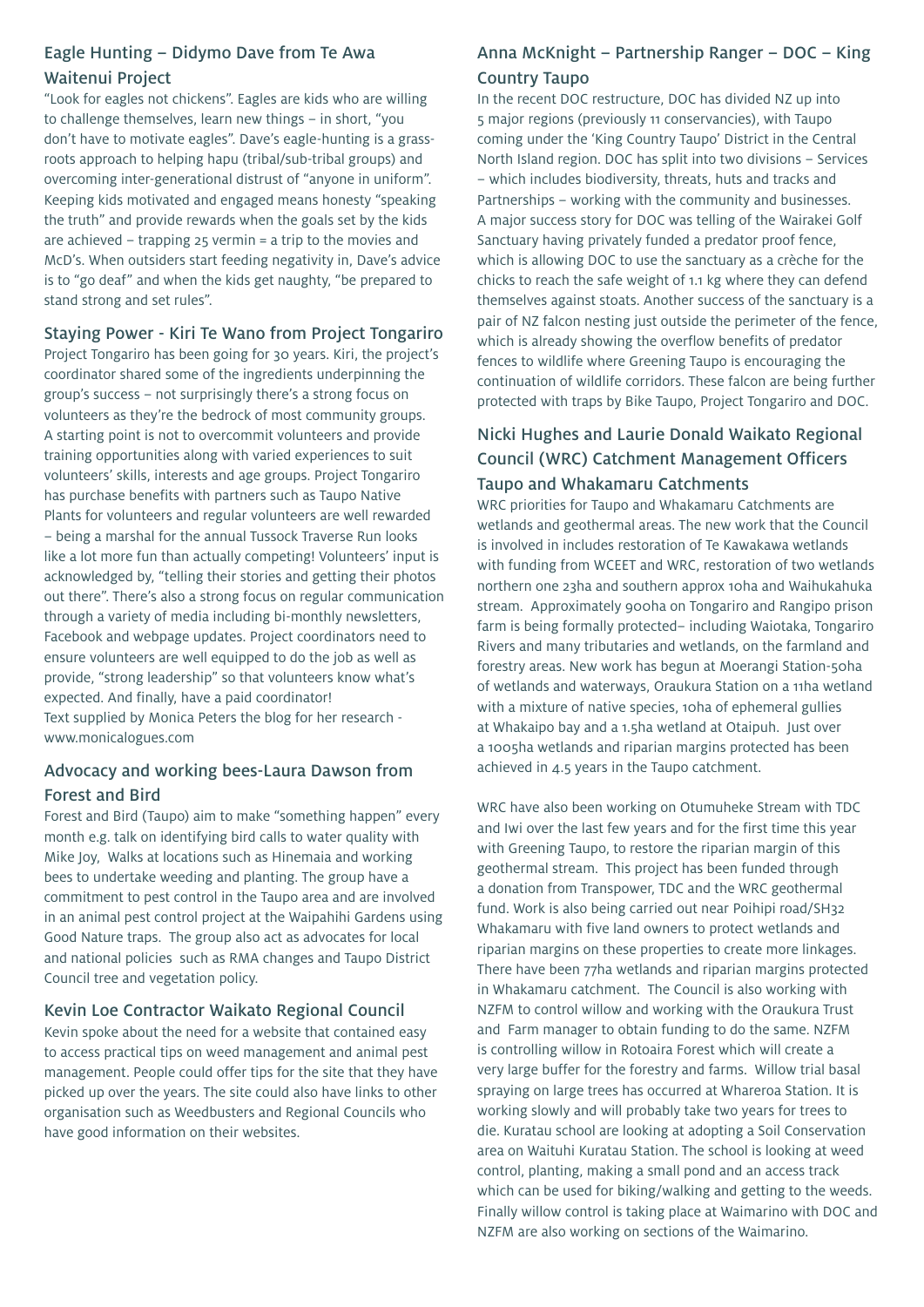#### Taupo District Council Kara Scott

The Natural Values chapter of the Taupo District Plan is now operative as of June 2013 – all appeals resolved. The Significant Natural Areas are now all mapped and protected through provisions in the district plan – around 40% of the district. However most areas are already well looked after by landowners, and/or already protected through national, forest park status, scenic reserve, covenants etc.The provisions in the district plan allow consideration of the other protection methods, and includes development incentives to protect SNAs. The Taupo District Council is working with Waikato Regional Council (WRC) regarding wording of the proposed regional policy statement. WRC will be looking to district councils to prepare a district biodiversity strategy with WRC assistance.

#### Taupo District Council Alison Rawley

The Council is re introducing native plants into the CBD – Heuheu Street, Riverside Park, outside of the Amphitheatre, water treatment plant roof park, Turangi. There is also ongoing replacement of large areas of wilding pines in Owen Delany Park and Spa Thermal Park with native vegetation and selected exotics to encourage birds. The Council is working with Greening Taupo and Bike Taupo to assist with the replanting. The Council has also been part of the Otumaheke Stream restoration project with Waikato Regional Council and other partners to restore and protect the biodiversity of this significant geothermal area. Around 2 hectares of geothermally induced prostrate kanuka on the edge of the East Taupo Arterial became reserve in 2012, and the Council has recently accepted an offer of a further 2 hectares of this significant geothermal area to add to the reserve. Continued clearance of plant pests in urban gullies and replanting of native vegetation is taking place and ongoing rabbit control projects with DOC and WRC. Rabbits are particularly bad in lakeside areas with sandy soils and a low proportion of permanent residents. Rat control is carried out in the Otumaheke Stream area and finally control of plant pests and replanting of native vegetation on the edge of Lake Maraetai in Mangakino is taking place.

# Community groups and their restoration projects Monica Peter's PhD research

Despite the number of active community groups around NZ, there hasn't yet been a comprehensive, national level overview of their project activities. To remedy this, she's sent out a questionnaire to c.540 community groups over August/September this year and received a very generous 295 responses. Just over half of the groups have been in operation for more than 11 years - that's a lot of work! Weeding, planting and pest control are the top 3 activities with education and advocacy next. Few people probably realise the vital role groups play in raising community awareness not only of the value of their work, but of the ecosystems they are restoring. She also explored what type of support groups received and from whom as well as what type of support groups feel they still need to achieve their objectives.

The latter half of the questionnaire covered how groups measure the success of their restoration works. She'll be posting regular 'Research Snapshots' on her blog - www. monicalogues.com - which are potted versions of her findings in plain speak. Monica Peters monica.a.peters@gmail.com

## Greening Taupo Nina Manning

The concept for Greening Taupō arose as a result of the vision of and discussions between Project Tongariro, the Department of Conservation and Wairakei Golf and Sanctuary who believed that a collaborative organisation could take conservation to the next level in the Taupō community. The goal is to replicate the intensive conservation work occurring within the Wairakei Golf and Sanctuary into the surrounding community. The Sanctuary has plans to reintroduce suitable species and is already being used as a kiwi crèche. The objective of Greening Taupō is to improve the Taupō environment for people and native wildlife. This involves undertaking restoration planting and pest control to create ecological corridors to allow the number of native birds to flourish. Particular attention will be focused on access routes in and out of Taupō that will help create a sense of arrival for visitors to Taupō. Joined by key partners Taupō District Council, Contact Energy, Wairakei Resort Taupō, Waikato Regional Council, Taupō Native Plant Nursery, Forest and Bird, Bike Taupō and Huka Honey Hive, Greening Taupo has moved from concept to reality and they are calling for the entire Taupō community to get behind the initiative.

## Kathy White the new Waikato Regional Councillor

for the Taupo area introduced herself and indicated her interest in getting to know the conservation groups and coming out to meet them to look around their projects.

## Tips to share

Put lure in hair -roller in rat traps so mice don't eat the lure Modified Timms trap How?? No information left Google group to share tips and practical ideas

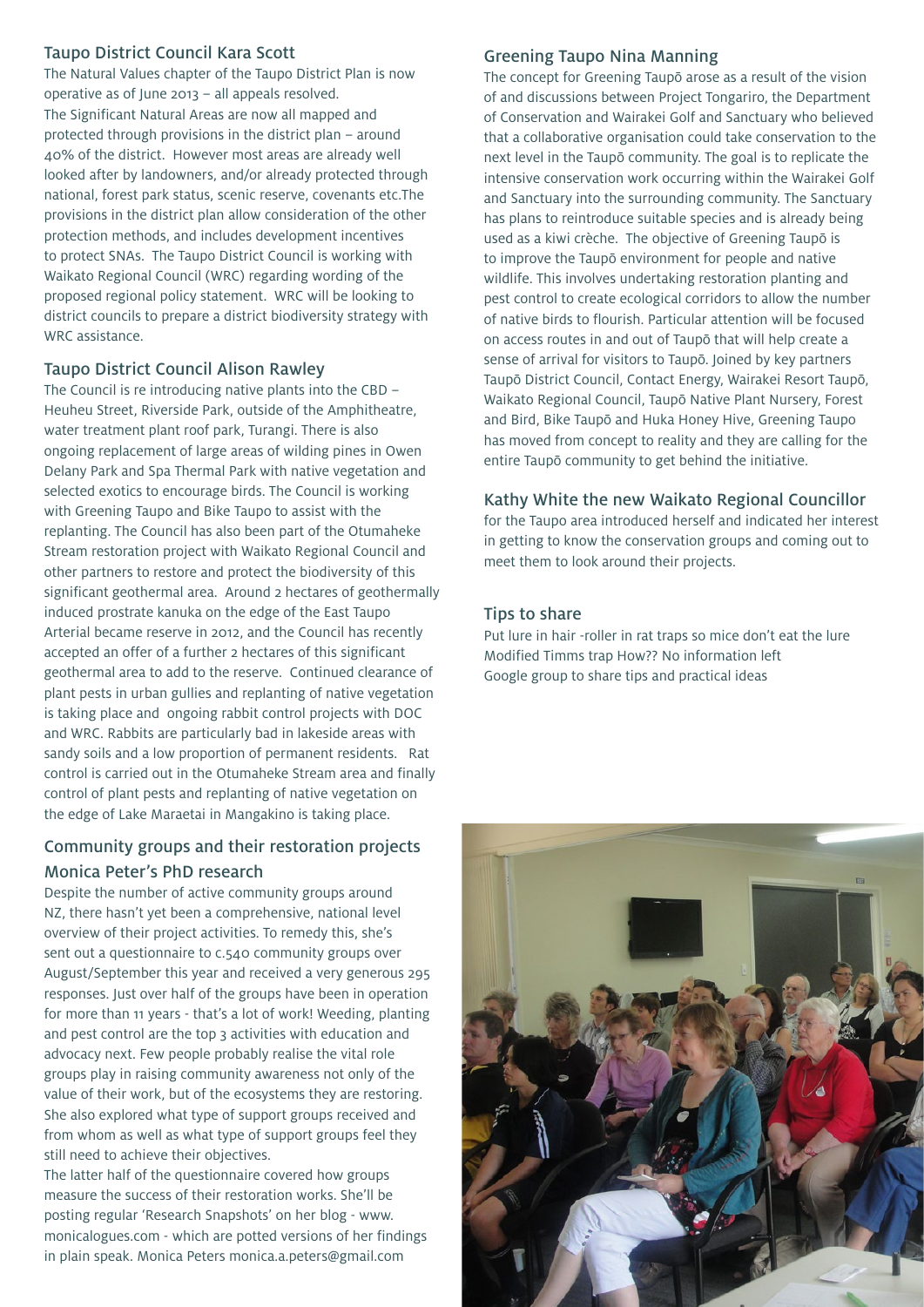

|                         | If we grow community conservation/biodiversity                                        |                                                                                                                                                                                                                                   |
|-------------------------|---------------------------------------------------------------------------------------|-----------------------------------------------------------------------------------------------------------------------------------------------------------------------------------------------------------------------------------|
|                         | restoration successfully in five years time we will                                   | How do we get there?                                                                                                                                                                                                              |
| <b>Funding</b>          | Be self funding                                                                       | Sponsorship<br>Funders who fund multi year projects and provide<br>untagged funds for admin                                                                                                                                       |
|                         | More funders for local projects especially for multi-year admin                       |                                                                                                                                                                                                                                   |
|                         | More multi group applications to funders                                              |                                                                                                                                                                                                                                   |
|                         | Weedbusters funding options for weed control                                          |                                                                                                                                                                                                                                   |
|                         | More local funders for conservation projects                                          |                                                                                                                                                                                                                                   |
|                         | Resources/funding sources-different avenues                                           |                                                                                                                                                                                                                                   |
| Education               | Regular part of schools curriculum-Enviroschools and Wedbusters                       | School involvement-education<br>Education                                                                                                                                                                                         |
|                         | More conservation education in schools -Invite Didymo Dave<br>(ambassador and others) |                                                                                                                                                                                                                                   |
|                         | Enviroschools programme                                                               |                                                                                                                                                                                                                                   |
|                         | Kiwi kids conservation                                                                |                                                                                                                                                                                                                                   |
|                         | More schools involved in Greening Taupo/weedbusters                                   |                                                                                                                                                                                                                                   |
| Communication reporting | More communication -newspaper, social media digital<br>noticeboard                    | Maintaining profile and show casing successes in the media<br>Documented best practice in pest control<br>Three minute Youtube summary of what biodiversity means<br>to you and your community<br>Digital information noticeboard |
|                         | Good photos                                                                           |                                                                                                                                                                                                                                   |
|                         | Documented best practice -on the ground action                                        |                                                                                                                                                                                                                                   |
|                         | Website                                                                               |                                                                                                                                                                                                                                   |
|                         | Evidence of progress                                                                  |                                                                                                                                                                                                                                   |
|                         | Involve the newspapers                                                                |                                                                                                                                                                                                                                   |
|                         | Be informed about each other's efforts                                                |                                                                                                                                                                                                                                   |
| Relationship            | Relationship building with key contacts                                               | Agencies supporting not leading community led and owned<br>projects<br>Supportive agency policy                                                                                                                                   |
|                         | Have stronger more meaningful "real" partnerships on the<br>ground                    |                                                                                                                                                                                                                                   |
| Events                  | Be meeting again -Forum                                                               | Open days for the public Networking<br>SOCIAL EVENTS for community and multiple groups to<br>share information and honour volunteers e.g. DOC awards,<br>Civic awards<br>Networking-like today                                    |
|                         | Events etc                                                                            |                                                                                                                                                                                                                                   |
|                         | Age factor fun events nature programme, Ruapehu REAP                                  |                                                                                                                                                                                                                                   |
|                         | Sporting events -"adopt an area"                                                      |                                                                                                                                                                                                                                   |
|                         | Student activity/expo event day                                                       |                                                                                                                                                                                                                                   |

 $\overline{)}$